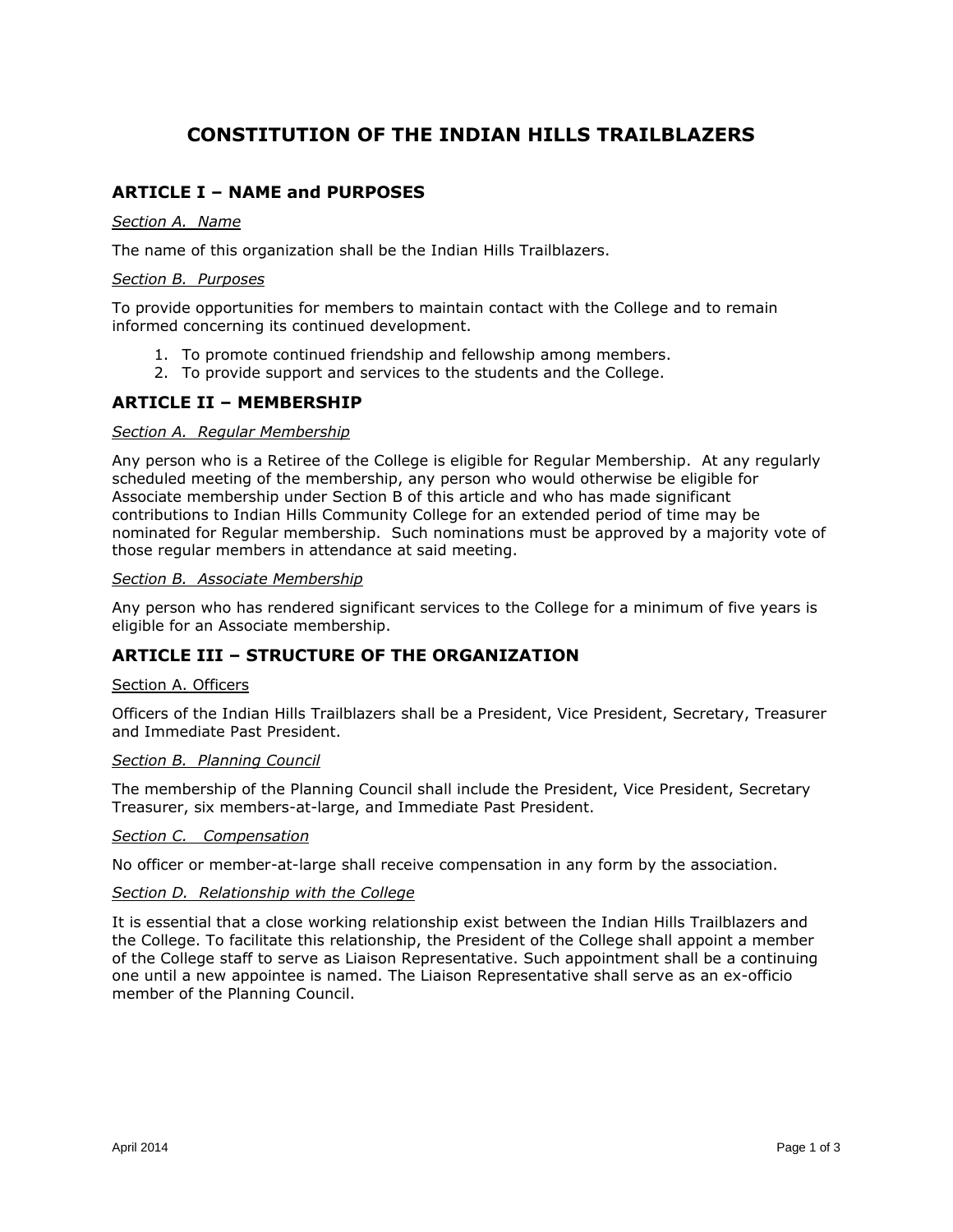The College provides assistance and support to the Trailblazers in a number of ways including but not necessarily limited to:

- 1. Arranging facilities for regular meetings of the Planning Council and for Indian Hills Trailblazers group's functions as appropriate.
- 2. Processing of financial transactions through the College financial system.
- 3. Providing secretarial and/or clerical assistance as needed to conduct the affairs of the organization.

It shall be the responsibility of the Liaison Representative to coordinate services in these areas and to assure compliance with all applicable policies and procedures of the College.

#### *Section E. Rules of Order*

Robert's Rules of Order Revised by Henry Martin Robert shall govern the proceedings of the organization unless otherwise specified in the By-Laws.

## **ARTICLE IV – AMENDMENTS**

#### *Section A. Approval of Amendments*

This Constitution may be amended by a two-thirds vote of the Planning Council followed by approval of a majority vote of those members in attendance at the meeting in which the vote is taken.

#### *Section B. Notification of Amendments*

Members of the Indian Hills Trailblazers will be notified of proposed changes to this Constitution through an announcement in the College's *What's Going On* newsletter and/or any other such publications as shall be provided to all members of the association for two consecutive publications and on the College's website.